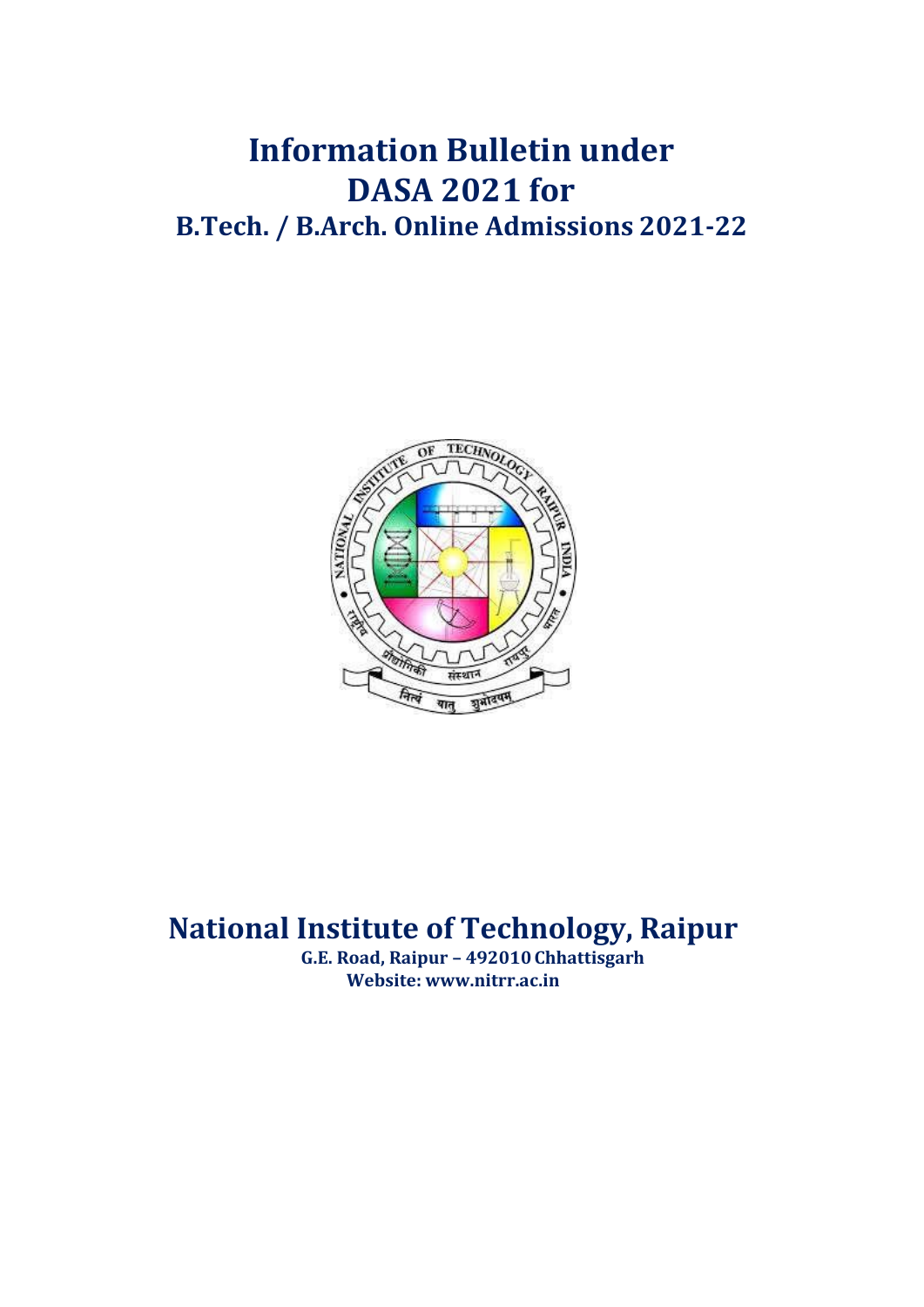The candidates who have accepted seats in DASA-2021 in B.Tech./B.Arch. programmes of National Institute of Technology Raipur for the academic year 2021-22 through DASA 2021 are compulsorily report online for Online admission **during 18-22, 2021** along with the documents listed here under as per the schedule given below.

| <b>Dates of Online reporting for admission As per DASA-2021 schedule</b> |                                       |
|--------------------------------------------------------------------------|---------------------------------------|
| <b>Eligibility Criteria</b>                                              | As per DASA-2021 Information Brochure |
| <b>Commencement of classes</b>                                           | <b>Will be notified soon</b>          |

| FEE Details 2021-22                                                          |                                                                                               |  |  |  |
|------------------------------------------------------------------------------|-----------------------------------------------------------------------------------------------|--|--|--|
| Category                                                                     | Fee to be paid at the time of admission through<br><b>SBI/HDFC</b><br>(Procedure given below) |  |  |  |
| <b>Balance Admission Fee under</b><br>CIWG, DASA(SAARC), DASA(Non-<br>SAARC) | Rs. 13,000/-                                                                                  |  |  |  |

 *Note: II semester tuition fees will have to be paid at the time of II Semester admission.*

| <b>Mode of Payment</b>               | State Bank of India /HDFC (Payment Procedure is given below as <b>Annexure-VI)</b>                                                                                                                                                                                                    |  |  |  |  |
|--------------------------------------|---------------------------------------------------------------------------------------------------------------------------------------------------------------------------------------------------------------------------------------------------------------------------------------|--|--|--|--|
|                                      | Filled-in Admission Form (Format attached as <b>Annexure-I</b> ).<br>(i)                                                                                                                                                                                                              |  |  |  |  |
| <b>Documents to be</b>               | Filling of DASA-2021Admission Form and completion of all required entries (Format<br>(ii)<br>attached as <b>Annexure-II</b> ).                                                                                                                                                        |  |  |  |  |
| essentially<br>converted in a single | (iii)<br>Proof of payment of fee paid by the candidate to NIT-Raipur.                                                                                                                                                                                                                 |  |  |  |  |
| PDF and send to the                  | (iv)<br>DASA allotment document & Fee paid details at DASA-2021                                                                                                                                                                                                                       |  |  |  |  |
| admission In-                        | (v)<br>Passport of candidate                                                                                                                                                                                                                                                          |  |  |  |  |
| charge.                              | SAT Score (Document from College Board)<br>(vi)                                                                                                                                                                                                                                       |  |  |  |  |
|                                      | (vii)<br>Undertaking for Online provisional admission as <b>Annexure-V</b>                                                                                                                                                                                                            |  |  |  |  |
|                                      | Proof of date of birth (or class Xth Marksheet or Certificate)<br>(viii)                                                                                                                                                                                                              |  |  |  |  |
|                                      | Pass Certificate and Marks sheet of qualifying examination.<br>(ix)                                                                                                                                                                                                                   |  |  |  |  |
|                                      | Study Certificate, in the required format given in DASA 2021 website as Appendix-<br>(x)<br>II&IV.                                                                                                                                                                                    |  |  |  |  |
|                                      | Residential Requirement (Proof of foreign national or Indian national passing<br>(xi)<br>class XI & XII from foreign country)                                                                                                                                                         |  |  |  |  |
|                                      | Certificate from the company / Organization as proof that parent is working in Gulf<br>(xii)<br>country, in the required format given in DASA 2021 website as Appendix-III (For<br>CIWG category only)                                                                                |  |  |  |  |
|                                      | (xiii) Undertaking by students & Parents (Format attached as <b>Annexure-IIIA&amp; IV</b> ) which<br>must be Notarized by Oath Commissioner. For the students below 18 years age<br>must submit the undertaking attached as <b>Annexure-IIIB</b> in place of<br><b>Annexure-IIIA.</b> |  |  |  |  |
|                                      | Two passport size Color photographs (white background)<br>(xiv)                                                                                                                                                                                                                       |  |  |  |  |
|                                      | Transfer certificate/ School leaving certificate/college leaving<br>$\left(\text{XV}\right)$<br>certificate a s applicable                                                                                                                                                            |  |  |  |  |
|                                      | Character/Conduct certificate (if conduct is mentioned in TC, then this<br>(xvi)<br>separate certificate is not required.                                                                                                                                                             |  |  |  |  |
|                                      | (xvii) Migration certificate (from board/university, as applicable)                                                                                                                                                                                                                   |  |  |  |  |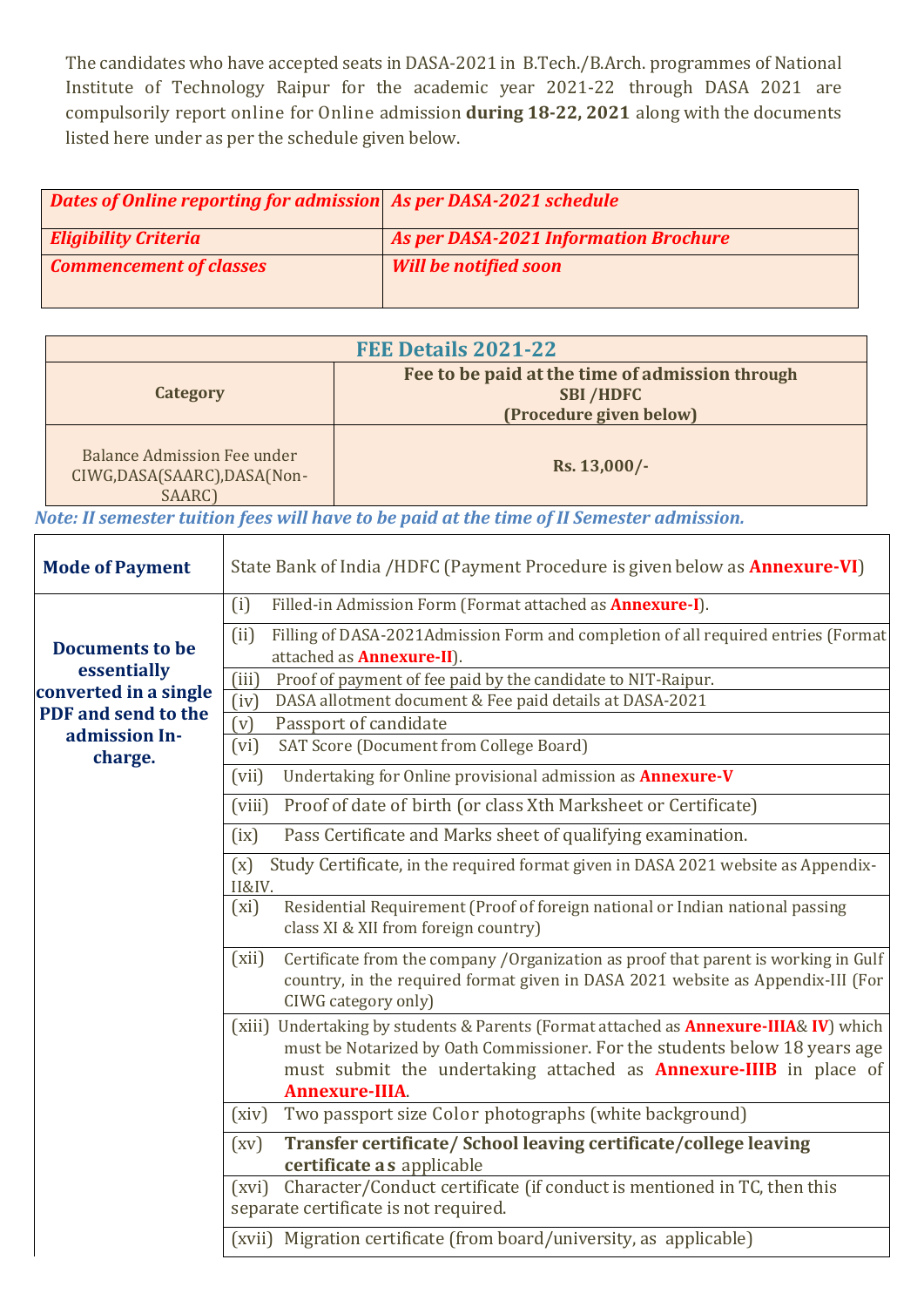|    | (xviii) Soft copy of formal color (white background) passport size photograph (30)<br>to 40 kb) & soft copy of signature in size (10 to 20 kb). Better to bring in pen<br>drive.                                                                                                                                                                                                                                                                                                                                                                                                                                                                                              |
|----|-------------------------------------------------------------------------------------------------------------------------------------------------------------------------------------------------------------------------------------------------------------------------------------------------------------------------------------------------------------------------------------------------------------------------------------------------------------------------------------------------------------------------------------------------------------------------------------------------------------------------------------------------------------------------------|
|    |                                                                                                                                                                                                                                                                                                                                                                                                                                                                                                                                                                                                                                                                               |
|    | Note:                                                                                                                                                                                                                                                                                                                                                                                                                                                                                                                                                                                                                                                                         |
| 3. | If the original certificates are not in Hindi/ English, duly certified Hindi/<br>English version/translation of such certificates will be required.<br>All the above listed documents must be scanned properly and to be sent as email<br>to: $ugadmission@nitr.ac.in.$<br>The original documents listed in S. No: (i), (ii), (xiii), (xiv), (xv), (xvi) and<br>(xvii) will retained by the institute at the time of physical reporting however the<br>other original documents will be returned to the candidate after verification.<br>For any query $\&$ issue related with documents / online admission kindly<br>contact to : +91-7223857255 or ugadmission@nitrr.ac.in. |

\*\*\*\*\*\*\*\*\*\*\*\*\*\*\*\*\*\*\*\*\*\*\*\*\*\*\*\*\*\*\*\*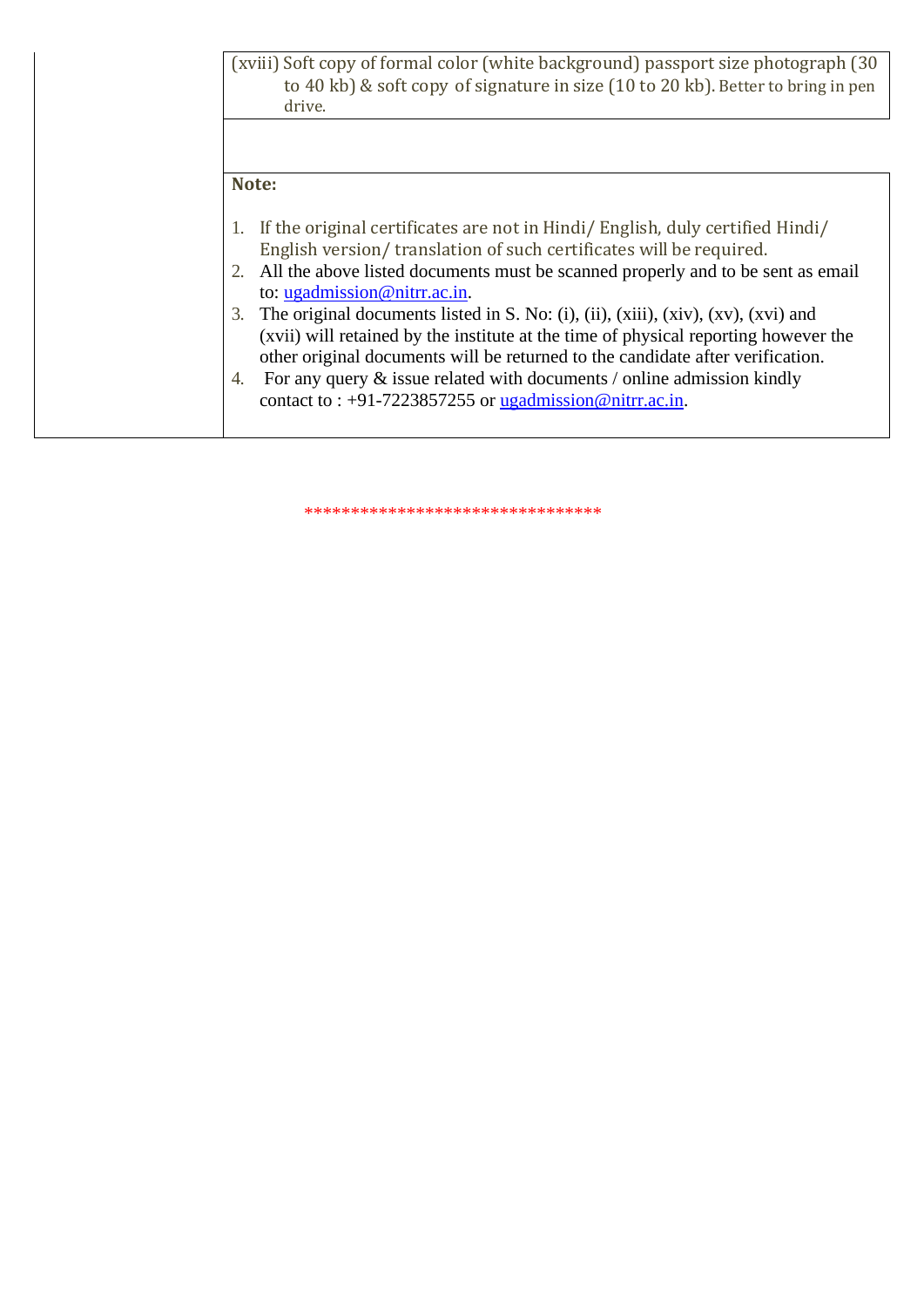## **Annexure-I**



### NATIONAL INSTITUTE OF TECHNOLOGY RAIPUR

(An Institute of National Importance)

## **Admission Form(DASA) B.Tech/B.Arch. First Semester, Session 2021-22**

|  |  | Photo |
|--|--|-------|
|  |  |       |
|  |  |       |
|  |  |       |
|  |  |       |
|  |  |       |
|  |  |       |

### **Details of Qualifying Examination**

| Name of<br>Exam | Name of Board | Name of School/<br>Institution | Subjects | Marks<br>Obtained/Divi<br>sion | Year& Month of<br>Passing |
|-----------------|---------------|--------------------------------|----------|--------------------------------|---------------------------|
|                 |               |                                |          |                                |                           |

SAT Score…………………………………………………………………………….Allotted Branch …………………………………………………………………………………

#### **Details of Fee Payment**

| Payment Amount                                                                                                                                  | Bank Name | Payment Date | SBI/HDFC Ref. No. |  |  |
|-------------------------------------------------------------------------------------------------------------------------------------------------|-----------|--------------|-------------------|--|--|
|                                                                                                                                                 |           |              |                   |  |  |
|                                                                                                                                                 |           |              |                   |  |  |
| $D_{\alpha\alpha}$ $_{\alpha\beta}$ $_{\alpha\gamma}$ $_{\alpha\gamma}$ $_{\alpha\gamma}$ $_{\alpha\gamma}$ $_{\alpha\gamma}$ $_{\alpha\gamma}$ |           |              |                   |  |  |

### **Declaration by the Candidate**

 I, hereby, solemnly declare that the information furnished above is true to the best of my knowledge and belief. If any information furnished by me is found incorrect, I will liable for disciplinary action and the fees deposited by me shall be forfeited. I fully understand the rules and regulations of the institute and the provisions made there in are acceptable to me. I also declare that I will undergo such punishment as may be imposed upon me by the Authorities for errors and/or omissions including suppression of facts etc, if any.

Date……………… Sig. of Father/Mother Signature of the Student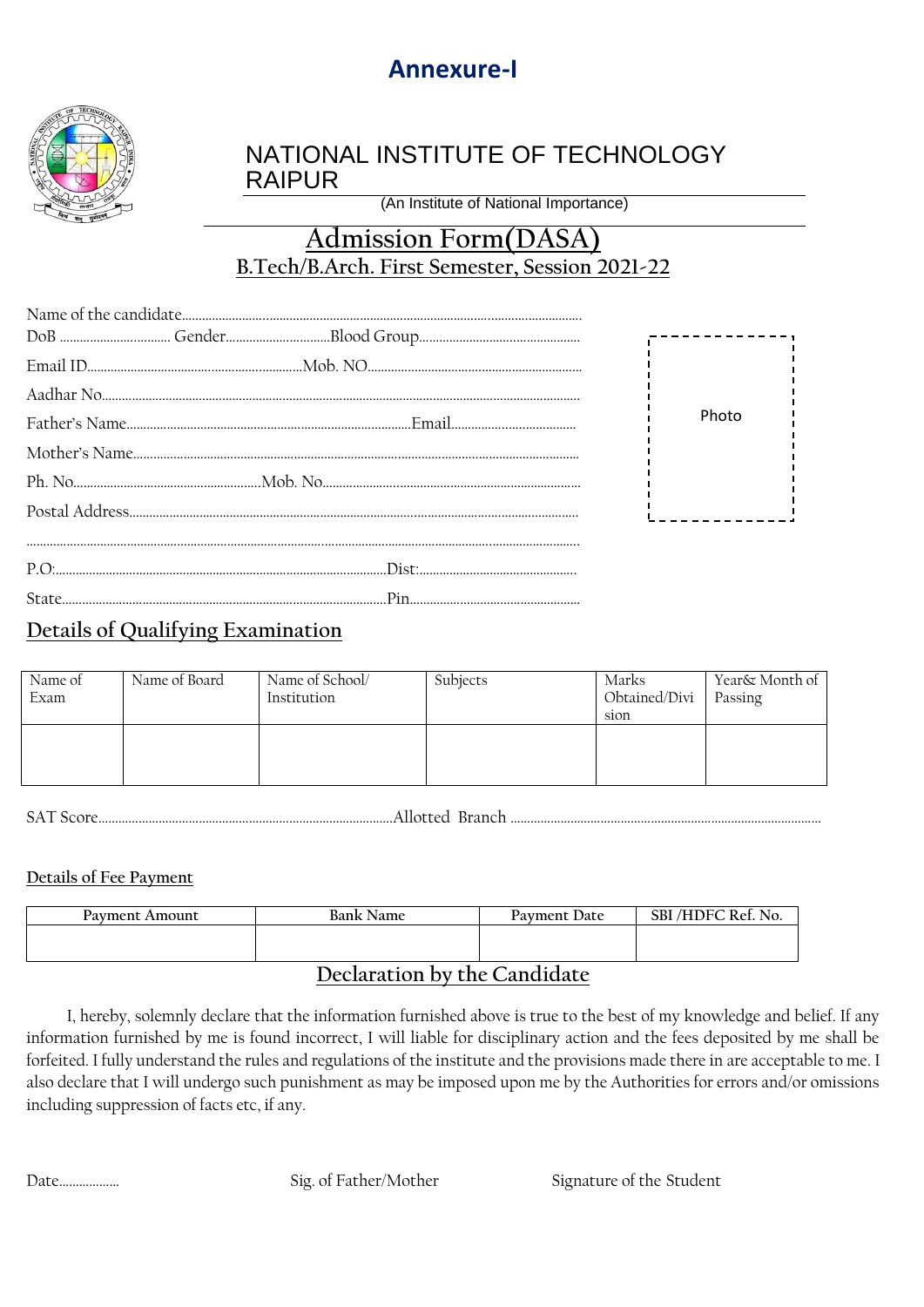## **Annexure-II**

### **Reporting Form**

### **DASA Admissions 2021**

| Name of the Institute and branch<br>in which the applicant got the<br>allotment                     |  |  |  |           |               |  |
|-----------------------------------------------------------------------------------------------------|--|--|--|-----------|---------------|--|
| Applicant ID                                                                                        |  |  |  |           |               |  |
| Email-ID                                                                                            |  |  |  |           |               |  |
| <b>Applicant Name</b>                                                                               |  |  |  |           |               |  |
| Gender                                                                                              |  |  |  |           | Date of Birth |  |
| Parent/Guardian Name                                                                                |  |  |  |           | Age           |  |
| Citizenship                                                                                         |  |  |  |           |               |  |
| Category                                                                                            |  |  |  |           |               |  |
| <b>CIWG Category (YES/NO)</b>                                                                       |  |  |  |           |               |  |
| Mobile No.                                                                                          |  |  |  | Phone No. |               |  |
| <b>Passport Details</b>                                                                             |  |  |  |           |               |  |
| Passport Card Number                                                                                |  |  |  |           |               |  |
| Place of Issue                                                                                      |  |  |  |           |               |  |
| <b>Issuing Country</b>                                                                              |  |  |  |           |               |  |
| Date of Issue                                                                                       |  |  |  |           |               |  |
| Valid Up to                                                                                         |  |  |  |           |               |  |
| <b>Academic Eligibility</b>                                                                         |  |  |  |           |               |  |
| Qualifying ExamPassed / Appearing                                                                   |  |  |  |           |               |  |
| Qualifying Exam Aggregate Marks / CGPA                                                              |  |  |  |           |               |  |
| <b>Residential Eligibility</b>                                                                      |  |  |  |           |               |  |
| Category (Foreign Nationals/Persons of Indian Origin/Overseas<br>Citizen of India/Indian Nationals) |  |  |  |           |               |  |
| Country in which 11 <sup>th</sup> and 12 <sup>th</sup> standard studied                             |  |  |  |           |               |  |

#### **Declaration by the Student**

**I hereby solemnly and sincerely affirm that all the particulars stated by me in this application are true and correct to the best of my knowledge and that, I have not concealed any information.If any information furnished by me is fraudulent, incorrect, and untrue or I am unable to submit the grades within the stipulated time or not meeting the academic eligibility, I am liable for termination/forgo my seat from the admitted institute and forfeit the tuition fee paid along with the application.**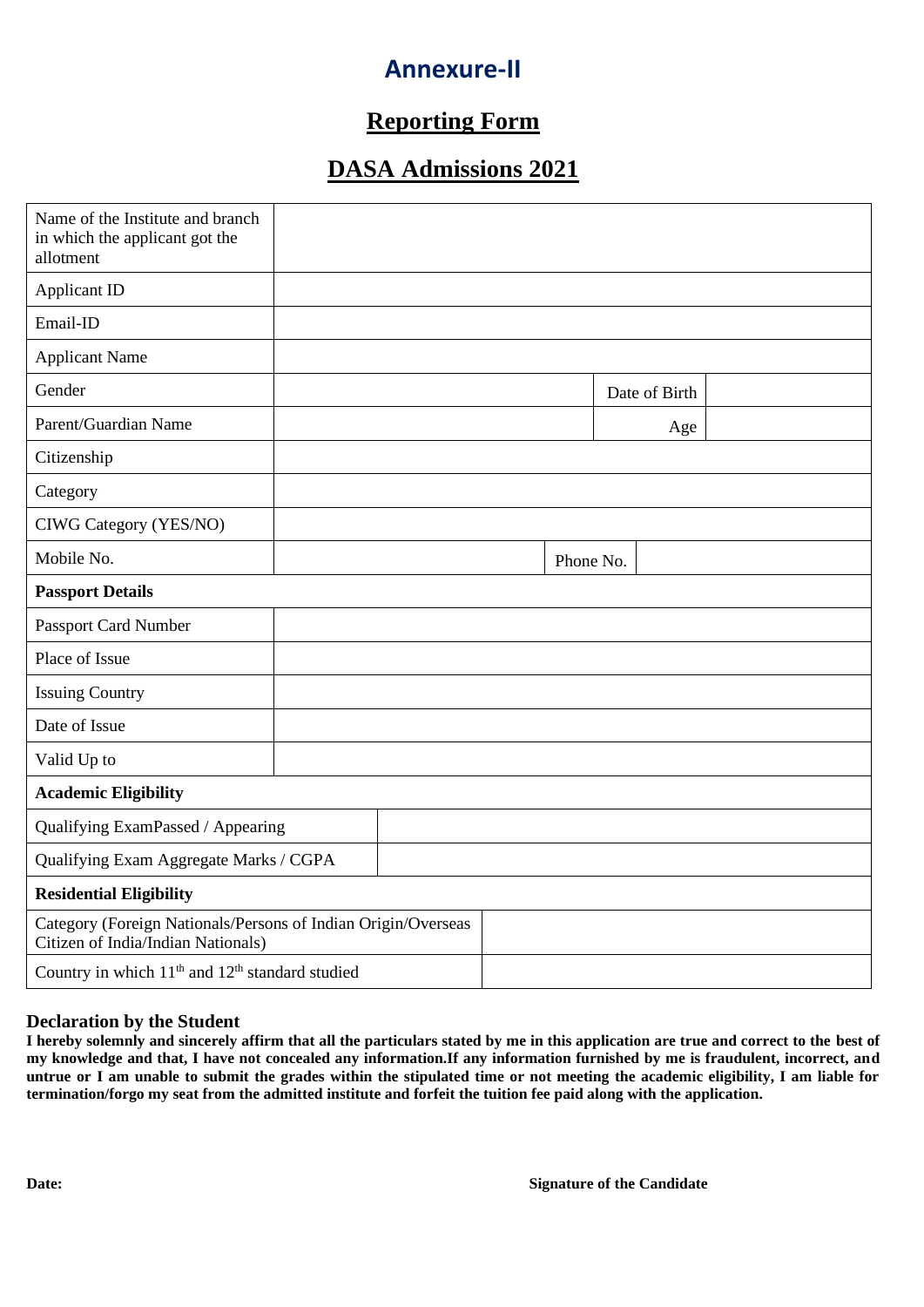## **Annexure-IIIA**

### **(Submitted by student aged above 18 years) AN AFFIDAVIT BY THE STUDENT on Non Judicial Stamp Paper of Rs.10/-**

### **AFFIDAVIT BY THE STUDENT**

| . 22,                                                                                                                                                                                                                                                                                                                                                    |                                                                                                                                                                                                                                                                                                                                                                                                                            |  |  |  |  |  |
|----------------------------------------------------------------------------------------------------------------------------------------------------------------------------------------------------------------------------------------------------------------------------------------------------------------------------------------------------------|----------------------------------------------------------------------------------------------------------------------------------------------------------------------------------------------------------------------------------------------------------------------------------------------------------------------------------------------------------------------------------------------------------------------------|--|--|--|--|--|
| I,                                                                                                                                                                                                                                                                                                                                                       | (full name of student)                                                                                                                                                                                                                                                                                                                                                                                                     |  |  |  |  |  |
| Mr./Mrs./Ms.<br>s/o d/o                                                                                                                                                                                                                                                                                                                                  | , having                                                                                                                                                                                                                                                                                                                                                                                                                   |  |  |  |  |  |
| been admitted to                                                                                                                                                                                                                                                                                                                                         | (name of the institution)<br>, have                                                                                                                                                                                                                                                                                                                                                                                        |  |  |  |  |  |
| said Regulations.                                                                                                                                                                                                                                                                                                                                        | received a copy of the UGC Regulations on Curbing the Menace of Ragging in Higher Educational Institutions,<br>2009, (hereinafter called the "Regulations") carefully read and fully understood the provisions contained in the                                                                                                                                                                                            |  |  |  |  |  |
| 2)<br>3)<br>I hereby solemnly aver and undertake that<br>4)                                                                                                                                                                                                                                                                                              | I have, in particular, perused clause 3 of the Regulations and am aware as to what constitutes ragging.<br>I have also, in particular, perused clause 7 and clause 9.1 of the Regulations and am fully aware of the<br>penal and administrative action that is liable to be taken against me in case I am found guilty of or abetting<br>ragging, actively or passively, or being part of a conspiracy to promote ragging. |  |  |  |  |  |
|                                                                                                                                                                                                                                                                                                                                                          | a) I will not indulge in any behaviour or act that may be constituted as ragging under clause 3 of the                                                                                                                                                                                                                                                                                                                     |  |  |  |  |  |
| Regulations.<br>be constituted as ragging under clause 3 of the Regulations.                                                                                                                                                                                                                                                                             | b) I will not participate in or abet or propagate through any act of commission or omission that may                                                                                                                                                                                                                                                                                                                       |  |  |  |  |  |
| 5)<br>any law for the time being in force.                                                                                                                                                                                                                                                                                                               | I hereby affirm that, if found guilty of ragging, I am liable for punishment according to clause 9.1 of the<br>Regulations, without prejudice to any other criminal action that may be taken against me under any penal law or                                                                                                                                                                                             |  |  |  |  |  |
| I hereby declare that I have not been expelled or debarred from admission in any institution in the country<br>6)<br>on account of being found guilty of, abetting or being part of a conspiracy to promote, ragging; and further affirm<br>that, in case the declaration is found to be untrue, I am aware that my admission is liable to be cancelled. |                                                                                                                                                                                                                                                                                                                                                                                                                            |  |  |  |  |  |
|                                                                                                                                                                                                                                                                                                                                                          | Declared this ___ day of ___________ month of _______ year.                                                                                                                                                                                                                                                                                                                                                                |  |  |  |  |  |
| <b>VERIFICATION</b>                                                                                                                                                                                                                                                                                                                                      | Signature of deponent<br>Name:                                                                                                                                                                                                                                                                                                                                                                                             |  |  |  |  |  |
| Verified that the contents of this affidavit are true to the best of my knowledge and no part of the affidavit is<br>false and nothing has been concealed or misstated therein.                                                                                                                                                                          |                                                                                                                                                                                                                                                                                                                                                                                                                            |  |  |  |  |  |
| Verified at (place) on this the (day) of                                                                                                                                                                                                                                                                                                                 | (month),<br>(year)                                                                                                                                                                                                                                                                                                                                                                                                         |  |  |  |  |  |
|                                                                                                                                                                                                                                                                                                                                                          |                                                                                                                                                                                                                                                                                                                                                                                                                            |  |  |  |  |  |
|                                                                                                                                                                                                                                                                                                                                                          |                                                                                                                                                                                                                                                                                                                                                                                                                            |  |  |  |  |  |

Signature of deponent

Solemnly affirmed and signed in my presence on this the (day) of (month) , (year ) after reading the contents of this affidavit.

OATH COMMISSIONER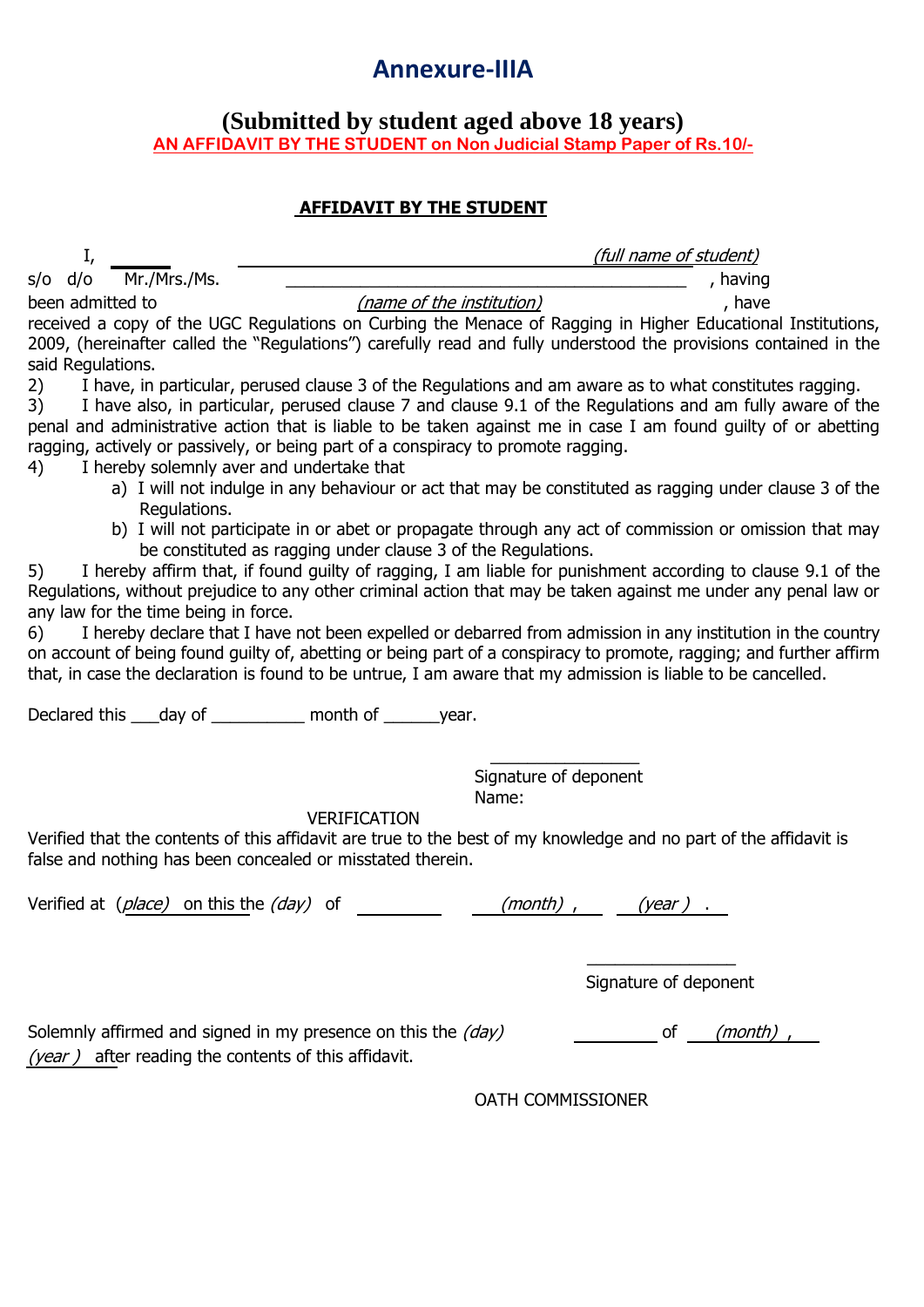## **Annexure-IIIB**

### **(An Undertaking to be submitted by student aged below 18 years)**

### **UNDERTAKING BY THE STUDENT**

 $s$ /o  $d$ /o  $Mr./Mrs./Ms.$ 

I, the contract of student in the contract of student  $(full \ name \ of \ student)$ 

been admitted to  $(name of the institution)$ , have received a copy of the UGC Regulations on Curbing the Menace of Ragging in Higher Educational Institutions, 2009, (hereinafter called the "Regulations") carefully read and fully understood the provisions contained in the said Regulations.

7) I have, in particular, perused clause 3 of the Regulations and am aware as to what constitutes ragging.

8) I have also, in particular, perused clause 7 and clause 9.1 of the Regulations and am fully aware of the penal and administrative action that is liable to be taken against me in case I am found guilty of or abetting ragging, actively or passively, or being part of a conspiracy to promote ragging.

9) I hereby solemnly aver and undertake that

- a) I will not indulge in any behaviour or act that may be constituted as ragging under clause 3 of the Regulations.
- b) I will not participate in or abet or propagate through any act of commission or omission that may be constituted as ragging under clause 3 of the Regulations.

10) I hereby affirm that, if found guilty of ragging, I am liable for punishment according to clause 9.1 of the Regulations, without prejudice to any other criminal action that may be taken against me under any penal law or any law for the time being in force.

11) I hereby declare that I have not been expelled or debarred from admission in any institution in the country on account of being found guilty of, abetting or being part of a conspiracy to promote, ragging; and further affirm that, in case the declaration is found to be untrue, I am aware that my admission is liable to be cancelled.

Declared this day of **Example 2** month of year.

 $\overline{\phantom{a}}$  , which is a set of the set of the set of the set of the set of the set of the set of the set of the set of the set of the set of the set of the set of the set of the set of the set of the set of the set of th Signature of Student Name: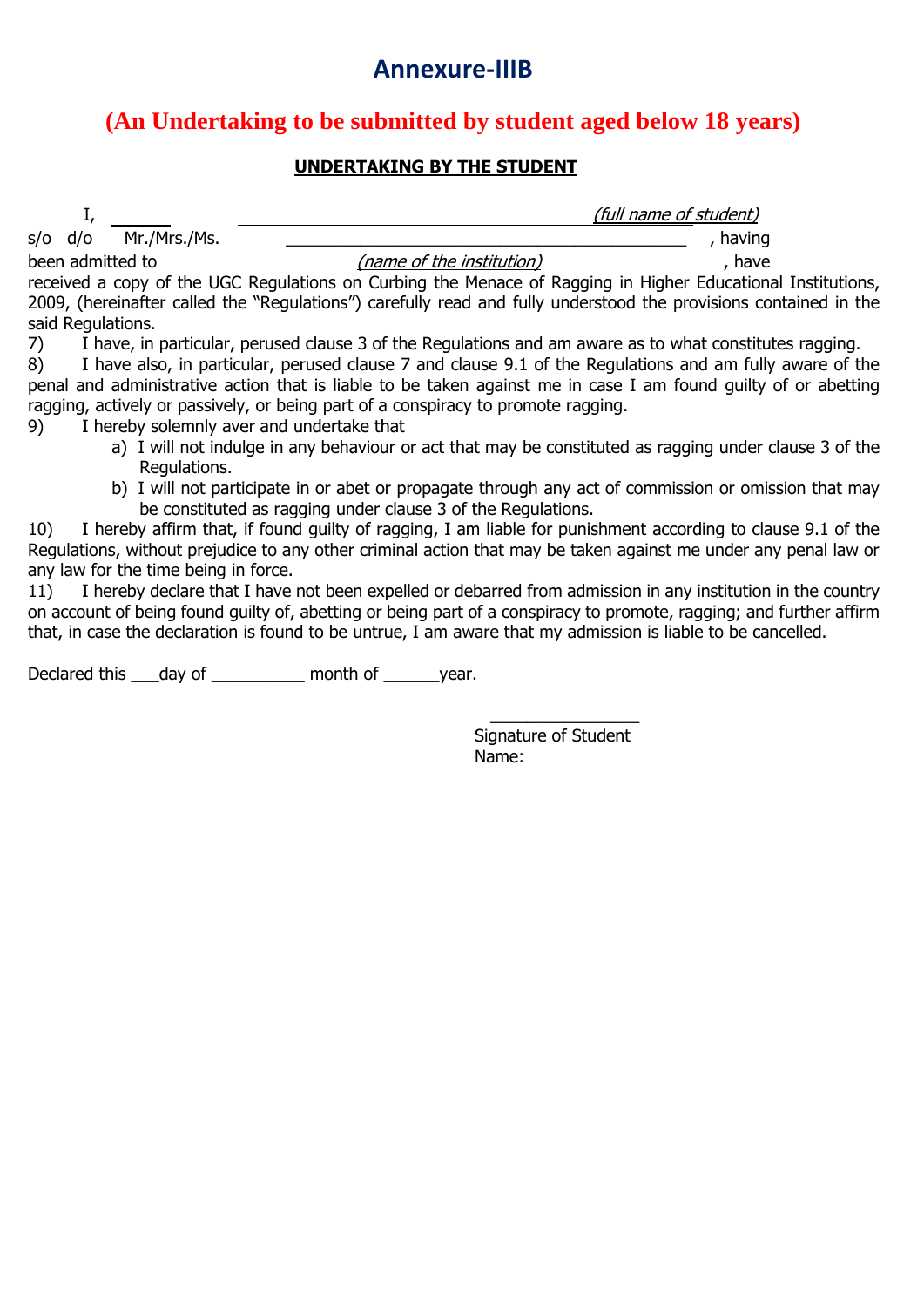## **Annexure-IV**

### **AN AFFIDAVIT BY THE STUDENT on Non-Judicial Stamp Paper of Rs.10/-**

#### **AFFIDAVIT BY PARENT/GUARDIAN**

 $I, Mr./Mrs./Ms.$  (full name of parent/guardian) father/mother/quardian of r (full name of student)<br>
, having been admitted to

(name of the institution) and increase the veceived a copy of the UGC

Regulations on Curbing the Menace of Ragging in Higher Educational Institutions, 2009, (hereinafter called the "Regulations"), carefully read and fully understood the provisions contained in the said Regulations.

2) I have, in particular, perused clause 3 of the Regulations and am aware as to what constitutes ragging.

3) I have also, in particular, perused clause 7 and clause 9.1 of the Regulations and am fully aware of the penal and administrative action that is liable to be taken against my ward in case he/she is found guilty of or abetting ragging, actively or passively, or being part of a conspiracy to promote ragging.

- 4) I hereby solemnly aver and undertake that
	- a) My ward will not indulge in any behaviour or act that may be constituted as ragging under clause 3 of the Regulations.
	- b) My ward will not participate in or abet or propagate through any act of commission or omission that may be constituted as ragging under clause 3 of the Regulations.

5) I hereby affirm that, if found guilty of ragging, my ward is liable for punishment according to clause 9.1 of the Regulations, without prejudice to any other criminal action that may be taken against my ward under any penal law or any law for the time being in force.

6) I hereby declare that my ward has not been expelled or debarred from admission in any institution in the country on account of being found guilty of, abetting or being part of a conspiracy to promote, ragging; and further affirm that, in case the declaration is found to be untrue, the admission of my ward is liable to be cancelled.

Declared this \_\_\_day of \_\_\_\_\_\_\_\_\_\_ month of \_\_\_\_\_\_year.

 $\overline{\phantom{a}}$  ,  $\overline{\phantom{a}}$  ,  $\overline{\phantom{a}}$  ,  $\overline{\phantom{a}}$  ,  $\overline{\phantom{a}}$  ,  $\overline{\phantom{a}}$  ,  $\overline{\phantom{a}}$  ,  $\overline{\phantom{a}}$  ,  $\overline{\phantom{a}}$  ,  $\overline{\phantom{a}}$  ,  $\overline{\phantom{a}}$  ,  $\overline{\phantom{a}}$  ,  $\overline{\phantom{a}}$  ,  $\overline{\phantom{a}}$  ,  $\overline{\phantom{a}}$  ,  $\overline{\phantom{a}}$ Signature of deponent Name: Address: Telephone/ Mobile No.:

#### **VERIFICATION**

Verified that the contents of this affidavit are true to the best of my knowledge and no part of the affidavit is false and nothing has been concealed or misstated therein.

Verified at  $(place)$  on this the  $(day)$  of  $(month)$ ,  $(year)$ .

Signature of deponent

 $\overline{\phantom{a}}$  , where  $\overline{\phantom{a}}$ 

Solemnly affirmed and signed in my presence on this the  $\langle day \rangle$  \_\_\_\_\_\_\_\_\_\_ of \_\_\_\_(month), (year) after reading the contents of this affidavit.

OATH COMMISSIONER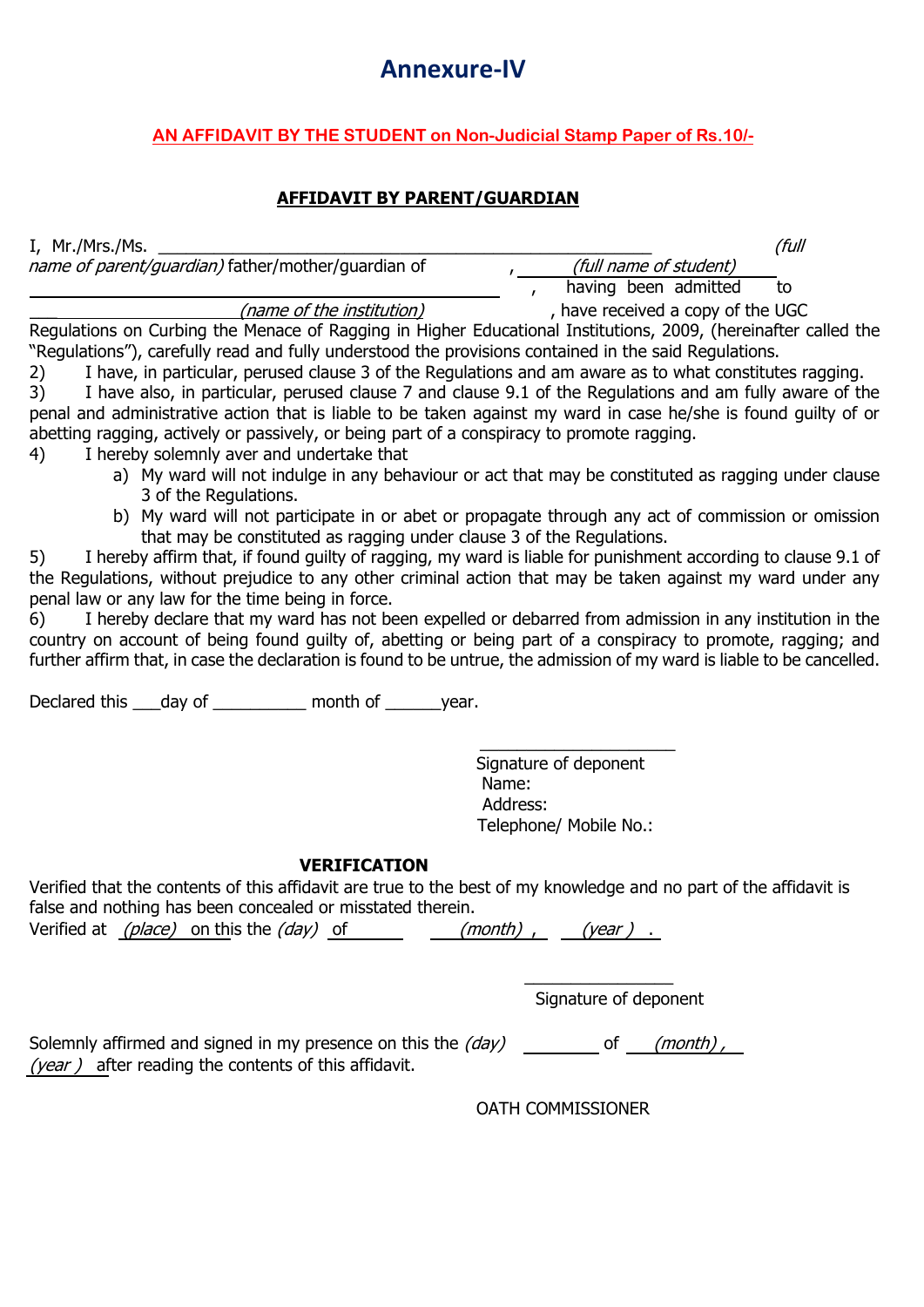



**G.E. Road, Raipur – 492010 (CG), India**

### **UNDERTAKING**

To, The Centre Incharge UG Admssion, NIT Raipur

#### **Subject: Undertaking regarding online verification of documents for provisional admission in B.Tech. / B.Arch. First Year session 2021-22**

Respected Sir/Madam,

I………………………………………. S/D/o/ Shri……………..………………..……….. R/o ………………………………………………………am reporting **ONLINE** for the admission at NIT Raipur in the allotted (Branch) ………………………………………… through DASA - 2021 in B.Tech / B.Arch First year admission. I understand that the officials of the admitting institute (NIT Raipur) are verifying my documents online through scanned copies which I have uploaded / sent to the institute through email. The verification of documents with the original / physical ones is not possible in the current situation(s).

I hereby undertake to **produce/submit** all the valid listed documents in original at the time of physical reporting **(Transfer, Migration and Conduct Certificates will be submitted in original).** In case I fail to produce/submit any of the required documents as per my claim against the allotment at NIT Raipur **OR** at any point of time if the uploaded / submitted document(s) found invalid **OR** information provided herein found incorrect at any stage and if I am found ineligible for admission then NIT Raipur (admitting institute) reserves the right to cancel my admission, under such circumstances I will not have any claim on my allotted seat at NIT Raipur. I shall be fully responsible for all consequences arising out of such cancellation of admission. NIT Raipur or DASA-2021 shall not be held responsible in any case. I also understand that henceforth the fee refund rules of NIT Raipur will be applicable in case of cancellation of my admission.

| Signature of Parent / Guardian | Signature of the Candidate                                    |
|--------------------------------|---------------------------------------------------------------|
|                                |                                                               |
|                                | Contact No: $\dots \dots \dots \dots \dots \dots \dots \dots$ |